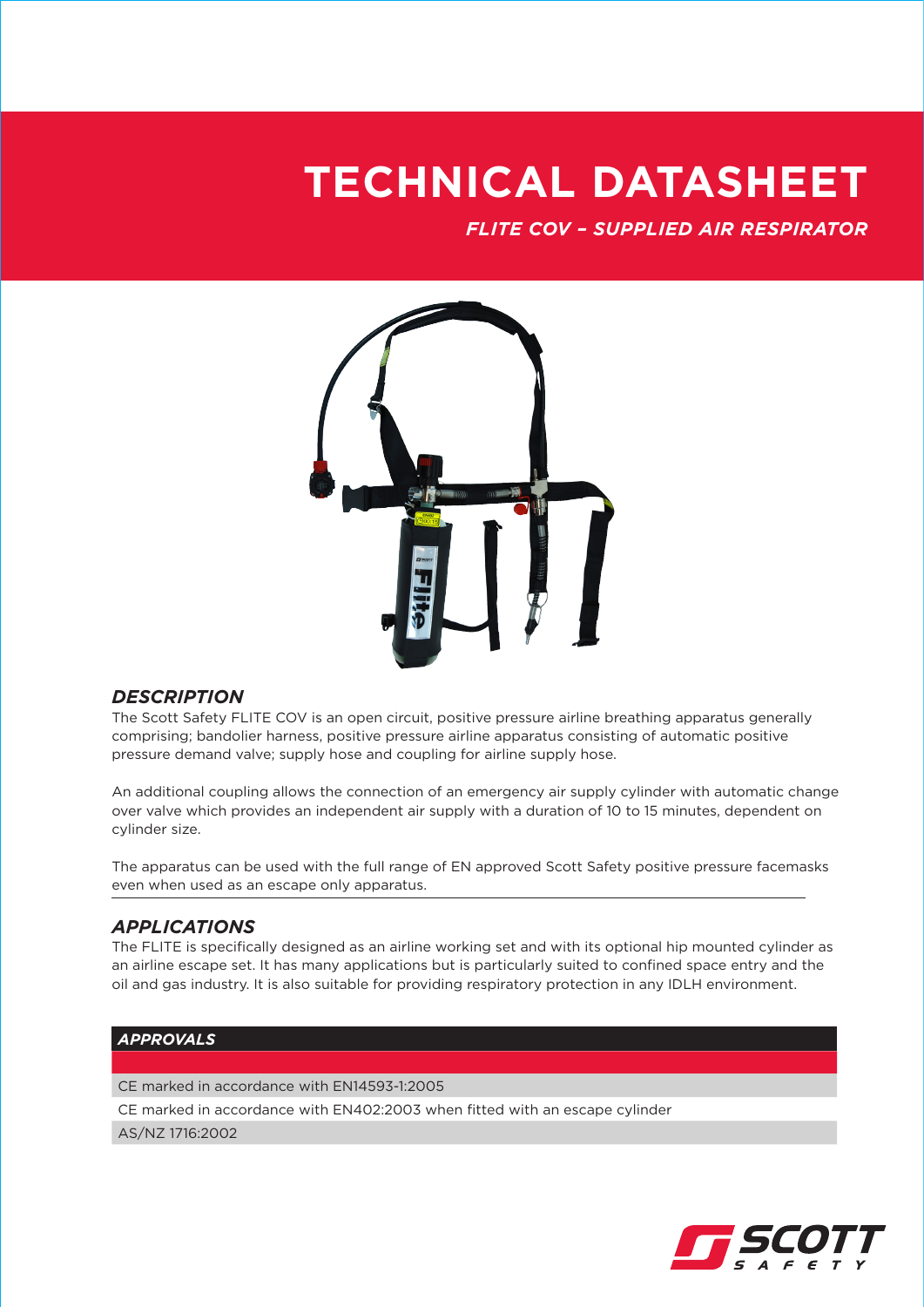# **TECHNICAL DATASHEET**

## *MATERIALS*

| Pressure Reducing Valve        | <b>Nickel Plated Brass</b>                                                                                                                  |
|--------------------------------|---------------------------------------------------------------------------------------------------------------------------------------------|
| Rust Tube (Scott Safety Cyls)  | <b>Brass</b>                                                                                                                                |
| Reducing Valve Seat            | Polyamide (Nylon)                                                                                                                           |
| O-Rings                        | Nitrile, Silicone, EPDM                                                                                                                     |
| Reducing Valve Springs         | <b>Stainless Steel</b>                                                                                                                      |
| <b>Change Over Valve</b>       | <b>Nickel Plated Brass, Stainless Steel</b>                                                                                                 |
| <b>HP Pressure Gauge</b>       | Stainless Steel, Brass, Polycarbonate Lens                                                                                                  |
| <b>HP Pressure Gauge Cover</b> | Neoprene                                                                                                                                    |
| MP Air Supply Hose Fittings    | Nickel Plated Brass                                                                                                                         |
| Facemask                       | Neoprene, Silicone or Procomp                                                                                                               |
| Facemask Visor                 | Polycarbonate                                                                                                                               |
| MP Air Supply Hose             | DV - EPDM Cover, fabric braid reinforcement, EPDM liner<br>Pigtail - Chlorinated Polyethylene, fabric braid reinforcement,<br>Nitrile liner |
| Cylinder bag                   | Flame retardant PVC Coated Nylon / Polyester                                                                                                |
| Valve Handwheel                | <b>Glass filled Polyamide</b>                                                                                                               |
| <b>Harness</b>                 | Flame retardant polyester                                                                                                                   |
| Strap buckles                  | <b>Stainless Steel</b>                                                                                                                      |
| Harness Padding                | Closed cell Polyethylene foam                                                                                                               |
| Cylinder                       | Steel or Composite                                                                                                                          |
| Cylinder Valve                 | <b>Nickel Plated Brass</b>                                                                                                                  |
| Demand Valve Casing            | Glass filled Polyacetal and Polyamide                                                                                                       |

## *OPERATION*

The airline coupling is a male CEN type and is mounted on a pigtail assembly. It also incorporates a nonreturn valve so air from the attached cylinder cannot escape when the apparatus is detached from the airline supply. Optional Foster, Hansen HK and Staubli type fittings are available.

The escape cylinder utilises a locking hand wheel to remain in the open position and eliminate inadvertent shutting. If airline delivery pressure is reduced by an interruption of the main supply the automatic change over valve switches the unit to cylinder air for safe egress. When there is a switch over to cylinder air the user is alerted via activation of a whistle.

## *MAINTENANCE/CLEANING/SERVICING*

Cleaning should only be carried out as specified in the user instructions. Maintenance and servicing must only be performed by trained personnel following the procedures in the Service and Maintenance manual.